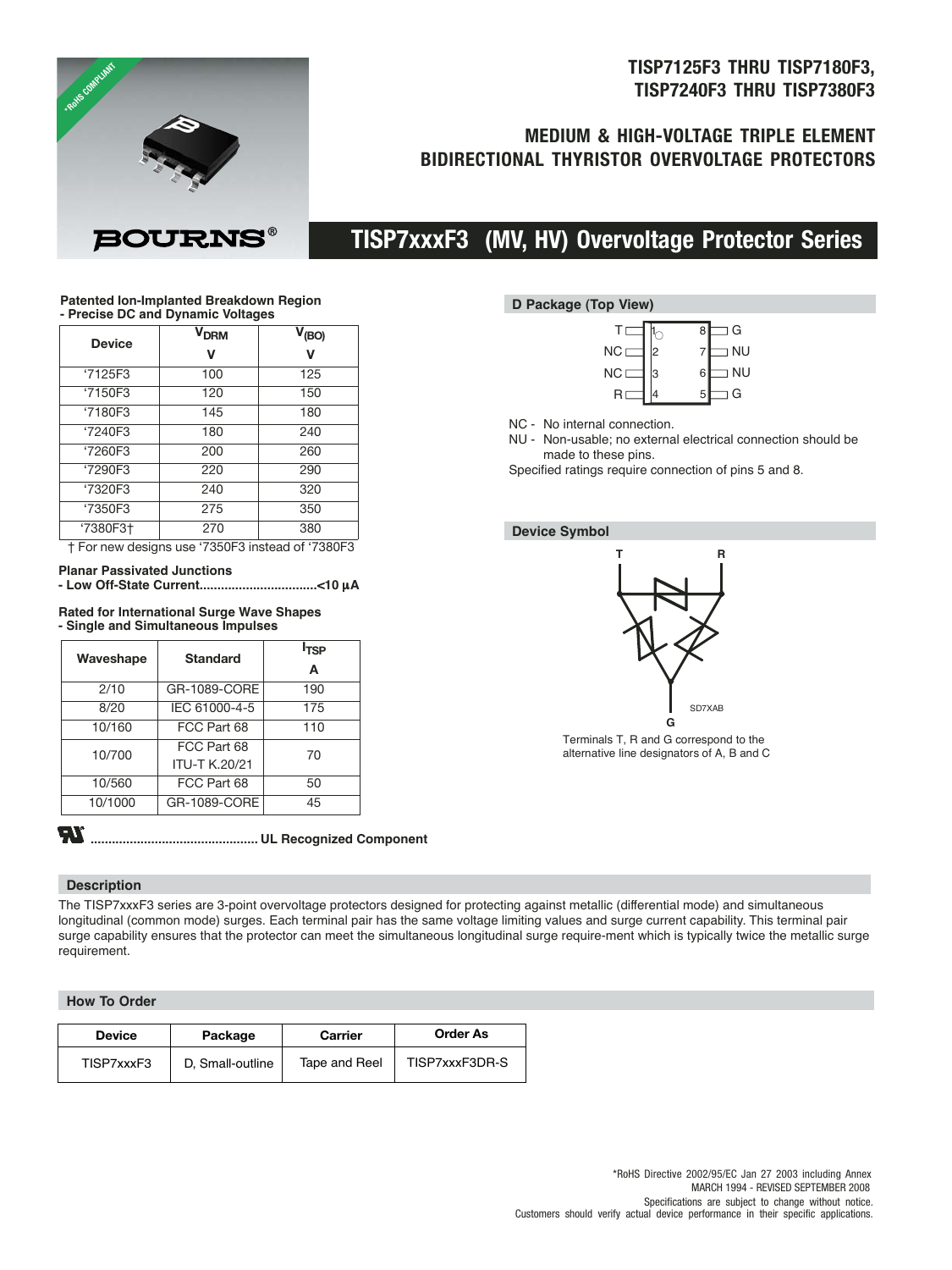#### **Description (continued)**

Each terminal pair has a symmetrical voltage-triggered thyristor characteristic. Overvoltages are initially clipped by breakdown clamping until the voltage rises to the breakover level, which causes the device to crowbar into a low-voltage on state. This low-voltage on state causes the current resulting from the overvoltage to be safely diverted through the device. The high crowbar holding current helps prevent d.c. latchup as the diverted current subsides.These protectors are guaranteed to voltage limit and withstand the listed lightning surges in both polarities.

These medium and high voltage devices are offered in nine voltage variants to meet a range of battery and ringing voltage requirements. They are guaranteed to suppress and withstand the listed international lightning surges on any terminal pair. Similar devices with working voltages of 58 V and 66 V are detailed in the TISP7072F3, TISP7082F3 data sheet.

#### Absolute Maximum Ratings,  $T_A = 25$  °C (Unless Otherwise Noted)

| Rating                                                                                   | Symbol                 | Value           | Unit        |
|------------------------------------------------------------------------------------------|------------------------|-----------------|-------------|
| Repetitive peak off-state voltage, $0^{\circ}$ C < T <sub>A</sub> < 70 °C                |                        |                 |             |
| '7125F3                                                                                  |                        | 100             |             |
| '7150F3                                                                                  |                        | 120             |             |
| '7180F3                                                                                  |                        | 145             |             |
| '7240F3                                                                                  | <b>V<sub>DRM</sub></b> | 180             | v           |
| '7260F3<br>'7290F3                                                                       |                        | 200<br>220      |             |
| '7320F3                                                                                  |                        | 240             |             |
| '7350F3                                                                                  |                        | 275             |             |
| '7380F3                                                                                  |                        | 270             |             |
| Non-repetitive peak on-state pulse current (see Notes 1 and 2)                           |                        |                 |             |
| 1/2 (Gas tube differential transient, 1/2 voltage wave shape)                            |                        | 330             |             |
| 2/10 (Telcordia GR-1089-CORE, 2/10 voltage wave shape)                                   | <b>IPPSM</b>           | 190             | A           |
| 1/20 (ITU-T K.22, 1.2/50 voltage wave shape, 25 $\Omega$ resistor)                       |                        | 100             |             |
| 8/20 (IEC 61000-4-5, combination wave generator, 1.2/50 voltage wave shape)              |                        | 175             |             |
| 10/160 (FCC Part 68, 10/160 voltage wave shape)                                          |                        | 110             |             |
| 4/250 (ITU-T K.20/21, 10/700 voltage wave shape, simultaneous)                           |                        | 95              |             |
| 0.2/310 (CNET I 31-24, 0.5/700 voltage wave shape)                                       |                        | 70              |             |
| 5/310 (ITU-T K.20/21, 10/700 voltage wave shape, single)                                 |                        | 70              |             |
| 5/320 (FCC Part 68, 9/720 voltage wave shape, single)                                    |                        | 70              |             |
| 10/560 (FCC Part 68, 10/560 voltage wave shape)                                          |                        | 50              |             |
| 10/1000 (Telcordia GR-1089-CORE, 10/1000 voltage wave shape)                             |                        | 45              |             |
| Non-repetitive peak on-state current, 0 °C < $T_A$ < 70 °C (see Notes 1 and 3)           |                        |                 |             |
| 50 Hz, 1 s                                                                               | $I_{TSM}$              | 4.3             | A           |
| Initial rate of rise of on-state current, Linear current ramp, Maximum ramp value < 38 A | $di$ <sub>T</sub> /dt  | 250             | $A/\mu s$   |
| Junction temperature                                                                     | $T_{\rm J}$            | $-65$ to $+150$ | $^{\circ}C$ |
| Storage temperature range                                                                | $T_{\text{stg}}$       | $-65$ to $+150$ | $^{\circ}C$ |

NOTES: 1. Initially, the TISP® device must be in thermal equilibrium at the specified T<sub>A</sub>. The impulse may be repeated after the TISP® device returns to its initial conditions. The rated current values may be applied either to the R to G or to the T to G or to the T to R terminals. Additionally, both R to G and T to G may have their rated current values applied simultaneously (In this case the total G terminal current will be twice the above rated current values).

2. See Thermal Information for derated I<sub>PPSM</sub> values 0 °C < T<sub>A</sub> < 70 °C and Applications Information for details on wave shapes.

3. Above 70 °C, derate  $I_{TSM}$  linearly to zero at 150 °C lead temperature.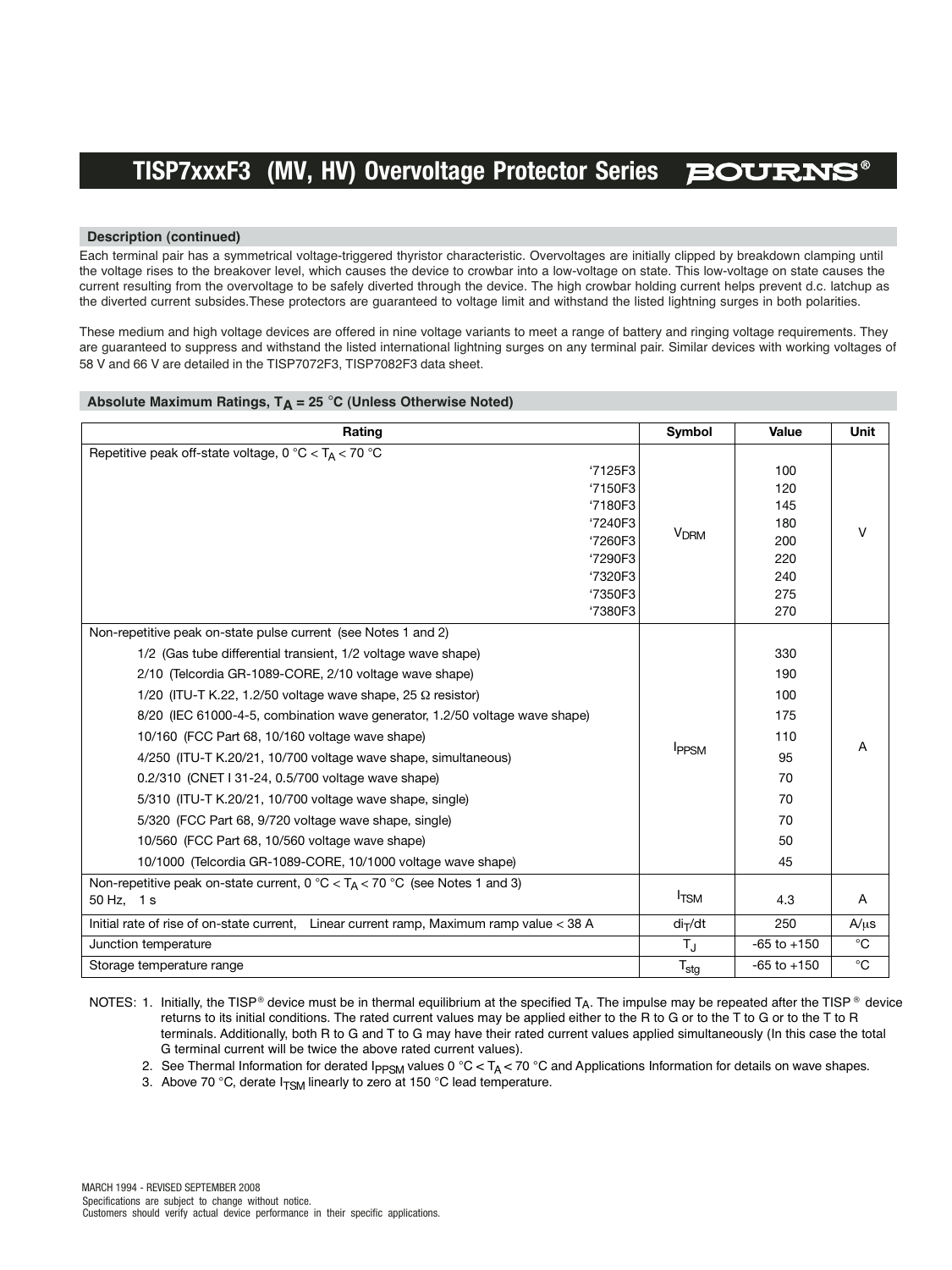|                   | Parameter                                     | <b>Test Conditions</b>                                                                                                                                                                                                                                                                                                                                                                                                                                                                                                                                                                                                      | Min   | <b>Typ</b>                                                                       | <b>Max</b>                                                                       | Unit                    |
|-------------------|-----------------------------------------------|-----------------------------------------------------------------------------------------------------------------------------------------------------------------------------------------------------------------------------------------------------------------------------------------------------------------------------------------------------------------------------------------------------------------------------------------------------------------------------------------------------------------------------------------------------------------------------------------------------------------------------|-------|----------------------------------------------------------------------------------|----------------------------------------------------------------------------------|-------------------------|
| <b>IDRM</b>       | Repetitive peak off-<br>state current         | $V_D = V_{DRM}$ , 0 °C < T <sub>A</sub> < 70 °C                                                                                                                                                                                                                                                                                                                                                                                                                                                                                                                                                                             |       |                                                                                  | ±10                                                                              | μA                      |
| V <sub>(BO)</sub> | Breakover voltage                             | '7125F3<br>'7150F3<br>'7180F3<br>'7240F3<br>$dv/dt = \pm 250$ V/ms, $R_{\text{SOURCE}} = 300 \Omega$<br>'7260F3<br>'7290F3<br>'7320F3<br>'7350F3<br>'7380F3                                                                                                                                                                                                                                                                                                                                                                                                                                                                 |       |                                                                                  | ±125<br>±150<br>±180<br>±240<br>±260<br>±290<br>±320<br>±350<br>±380             | V                       |
| $V_{(BO)}$        | Impulse breakover<br>voltage                  | 7125F3<br>'7150F3<br>'7180F3<br>$dv/dt \leq \pm 1000$ V/us, Linear voltage ramp,<br>'7240F3<br>Maximum ramp value = $\pm 500$ V<br>'7260F3<br>$di/dt = \pm 20$ A/us, Linear current ramp,<br>'7290F3<br>Maximum ramp value = $\pm 10$ A<br>'7320F3<br>'7350F3<br>'7380F3                                                                                                                                                                                                                                                                                                                                                    |       |                                                                                  | ±143<br>±168<br>±198<br>±269<br>±289<br>±319<br>±349<br>±379<br>±409             | V                       |
| $I_{(BO)}$        | Breakover current                             | $dv/dt = \pm 250$ V/ms, $R_{\text{SOLRCE}} = 300 \Omega$                                                                                                                                                                                                                                                                                                                                                                                                                                                                                                                                                                    | ±0.1  |                                                                                  | ±0.8                                                                             | A                       |
| $V_T$             | On-state voltage                              | $I_T = \pm 5$ A, $t_W = 100$ $\mu s$                                                                                                                                                                                                                                                                                                                                                                                                                                                                                                                                                                                        |       |                                                                                  | ±5                                                                               | $\overline{\mathsf{v}}$ |
| Iн                | Holding current                               | $I_T = \pm 5$ A, di/dt = -/+30 mA/ms                                                                                                                                                                                                                                                                                                                                                                                                                                                                                                                                                                                        | ±0.15 |                                                                                  |                                                                                  | A                       |
| dv/dt             | Critical rate of rise of<br>off-state voltage | Linear voltage ramp, Maximum ramp value < 0.85V <sub>DRM</sub>                                                                                                                                                                                                                                                                                                                                                                                                                                                                                                                                                              | ±5    |                                                                                  |                                                                                  | $kV/\mu s$              |
| I <sub>D</sub>    | Off-state current                             | $V_D = \pm 50 V$                                                                                                                                                                                                                                                                                                                                                                                                                                                                                                                                                                                                            |       |                                                                                  | ±10                                                                              | μA                      |
| $C_{\text{off}}$  | Off-state capacitance                         | $f = 1$ MHz, $V_d = 1$ V rms, $V_D = 0$<br>'7125 thru '7180<br>'7240 thru '7380<br>f = 1 MHz, $V_d$ = 1 V rms, $V_D$ = -1 V<br>'7125 thru '7180<br>'7240 thru '7380<br>f = 1 MHz, $V_d$ = 1 V rms, $V_D$ = -2 V<br>'7125 thru '7180<br>'7240 thru '7380<br>f = 1 MHz, $V_d$ = 1 V rms, $V_D$ = -5 V<br>'7125 thru '7180<br>'7240 thru '7380<br>f = 1 MHz, $V_d$ = 1 V rms, $V_D$ = -50 V<br>'7125 thru '7180<br>'7240 thru '7380<br>f = 1 MHz, $V_d$ = 1 V rms, $V_D$ = -100 V<br>'7125 thru '7180<br>'7240 thru '7380<br>f = 1 MHz, $V_d$ = 1 V rms, $V_{DTR}$ = 0<br>'7125 thru '7180<br>'7240 thru '7380<br>(see Note 4) |       | 37<br>31<br>40<br>34<br>36<br>30<br>31<br>24<br>17<br>13<br>14<br>10<br>20<br>17 | 48<br>41<br>52<br>44<br>47<br>39<br>40<br>31<br>23<br>17<br>18<br>13<br>27<br>23 | pF                      |

## Electrical Characteristics for all Terminal Pairs, T<sub>A</sub> = 25 °C (Unless Otherwise Noted)

NOTE 4: Three-terminal guarded measurement, unmeasured terminal voltage bias is zero. First six capacitance values, with bias  $V_{D}$ , are for the R-G and T-G terminals only. The last capacitance value, with bias  $V_{\text{DTR}}$ , is for the T-R terminals.

### **Thermal Characteristics**

|           | Parameter                               | <b>Test Conditions</b>                                                                             | Min | <b>Typ</b> | Max | Unit          |
|-----------|-----------------------------------------|----------------------------------------------------------------------------------------------------|-----|------------|-----|---------------|
| $Re_{JA}$ | Junction to free air thermal resistance | $P_{\text{tot}} = 0.8 \text{ W}, T_A = 25 \text{ }^{\circ}\text{C}$<br>5 cm <sup>2</sup> . FR4 PCB |     |            | 160 | $\degree$ C/W |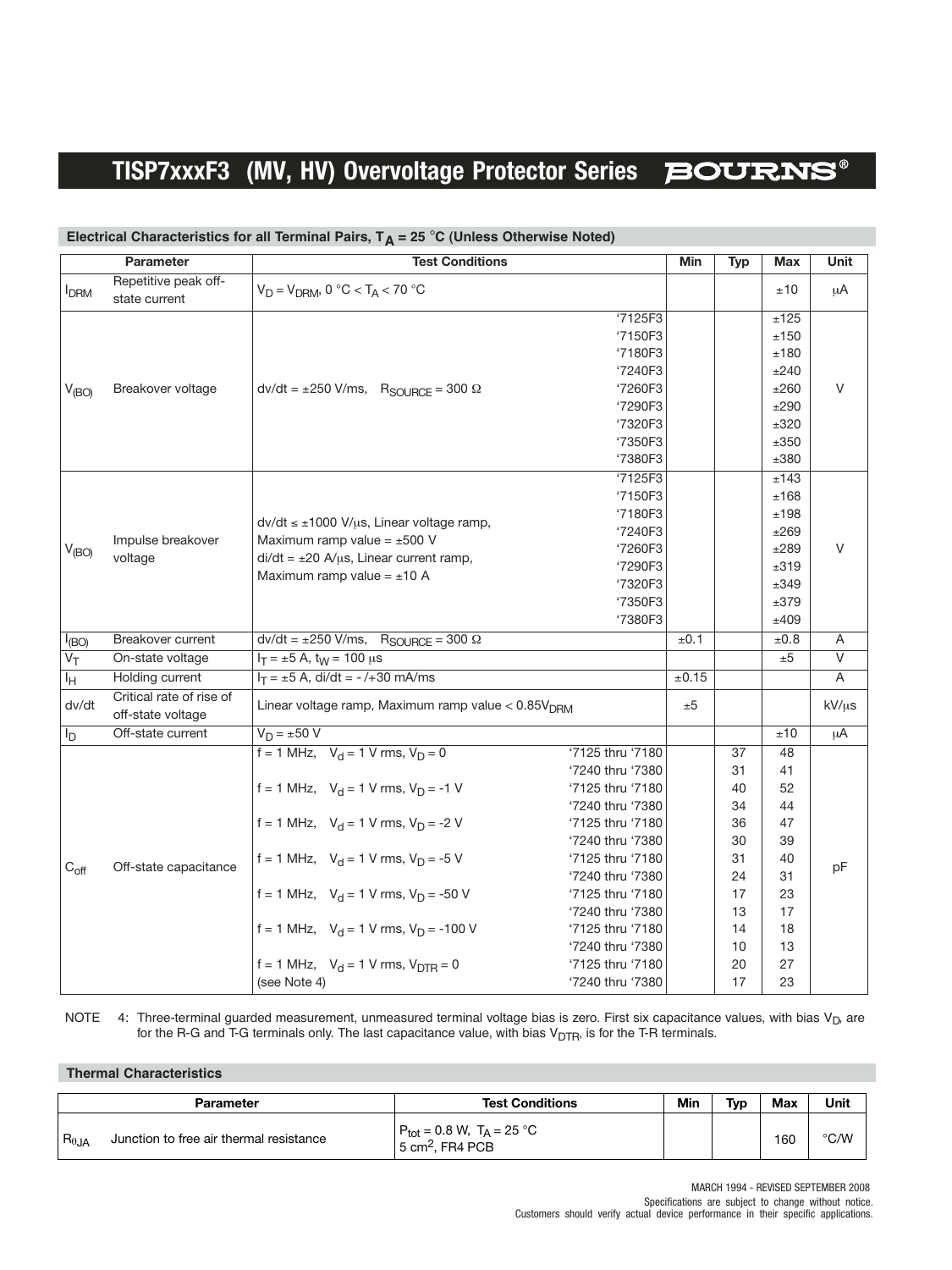**Parameter Measurement Information**



**T and G and R and G Measurements are Referenced to the G Terminal T and R Measurements are Referenced to the R Terminal**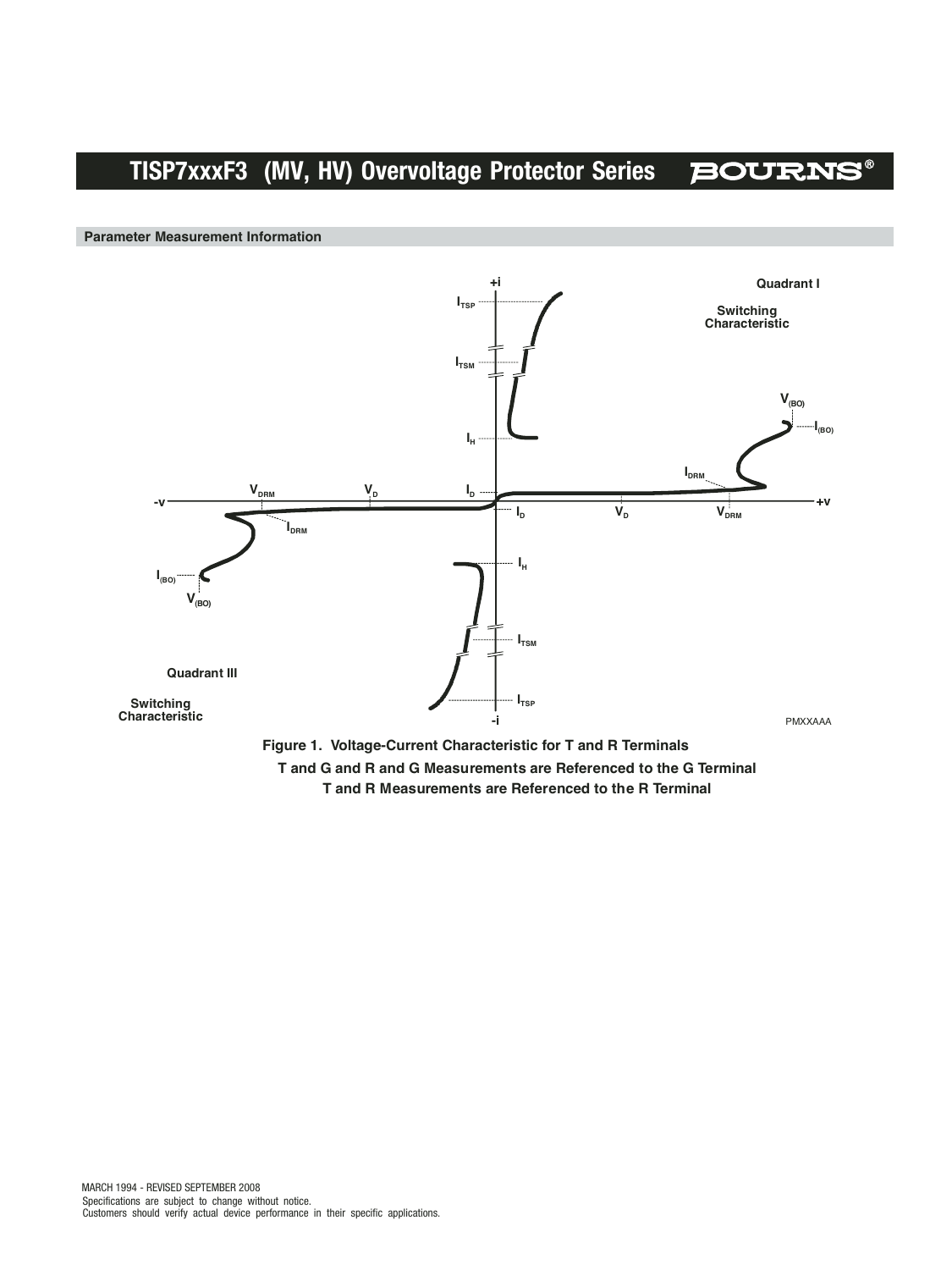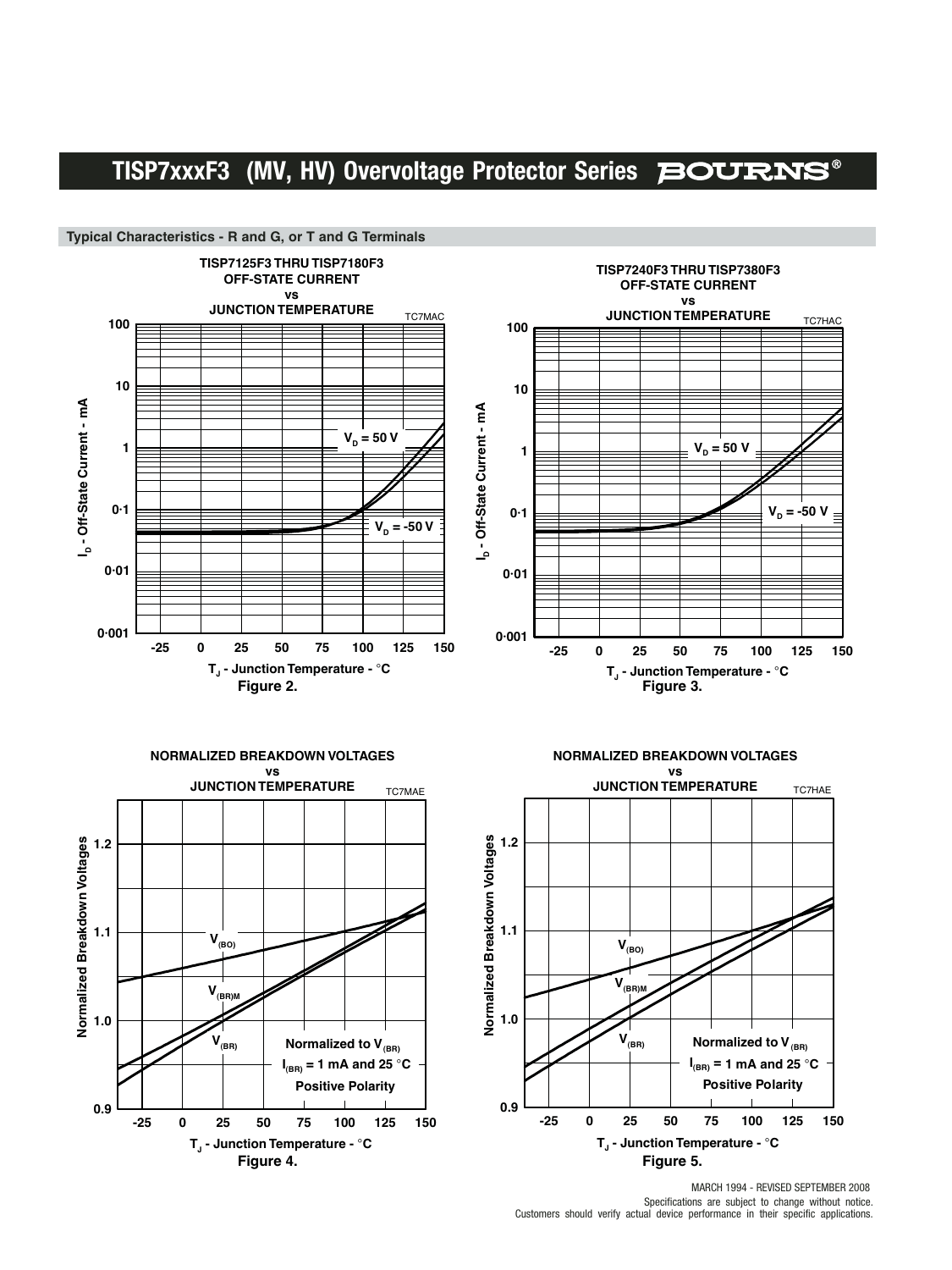**TISP7125F3 THRU TISP7180F3 TISP7240F3 THRU TISP7380F3 NORMALIZED BREAKDOWN VOLTAGES NORMALIZED BREAKDOWN VOLTAGES vs vs JUNCTION TEMPERATURE JUNCTION TEMPERATURE** TC7MAF TC7HAF Normalized Breakdown Voltages **Normalized Breakdown Voltages1.2 V(BR)M 1.1 V(BO) V(BO) 1.0 Normalized to V<sub>(BR)</sub> Normalized to V<sub>(BR)</sub> V(BR) V(BR) I (BR) = 1 mA and 25** °**C I (BR) = 1 mA and 25** °**C Negative Polarity Negative Polarity 0.9 -25 0 25 50 75 100 125 150 TJ - Junction Temperature -** °**C TJ - Junction Temperature -** °**C Figure 6.** Figure 7.

V<sub>-</sub> - On-State Voltage - V **I<sub>T</sub>** - On-State Current - A **T - On-State Current - A 1 10 100** TC7MAL **Positive Polarity ON-STATE CURRENT vs ON-STATE VOLTAGE 150** °**C**

MARCH 1994 - REVISED SEPTEMBER 2008 Specifications are subject to change without notice. Customers should verify actual device performance in their specific applications.





**Typical Characteristics - R and G, or T and G Terminals**

**0.9**

**1.0**

**1.1**

**Normalized Breakdown Voltages**

**1.2**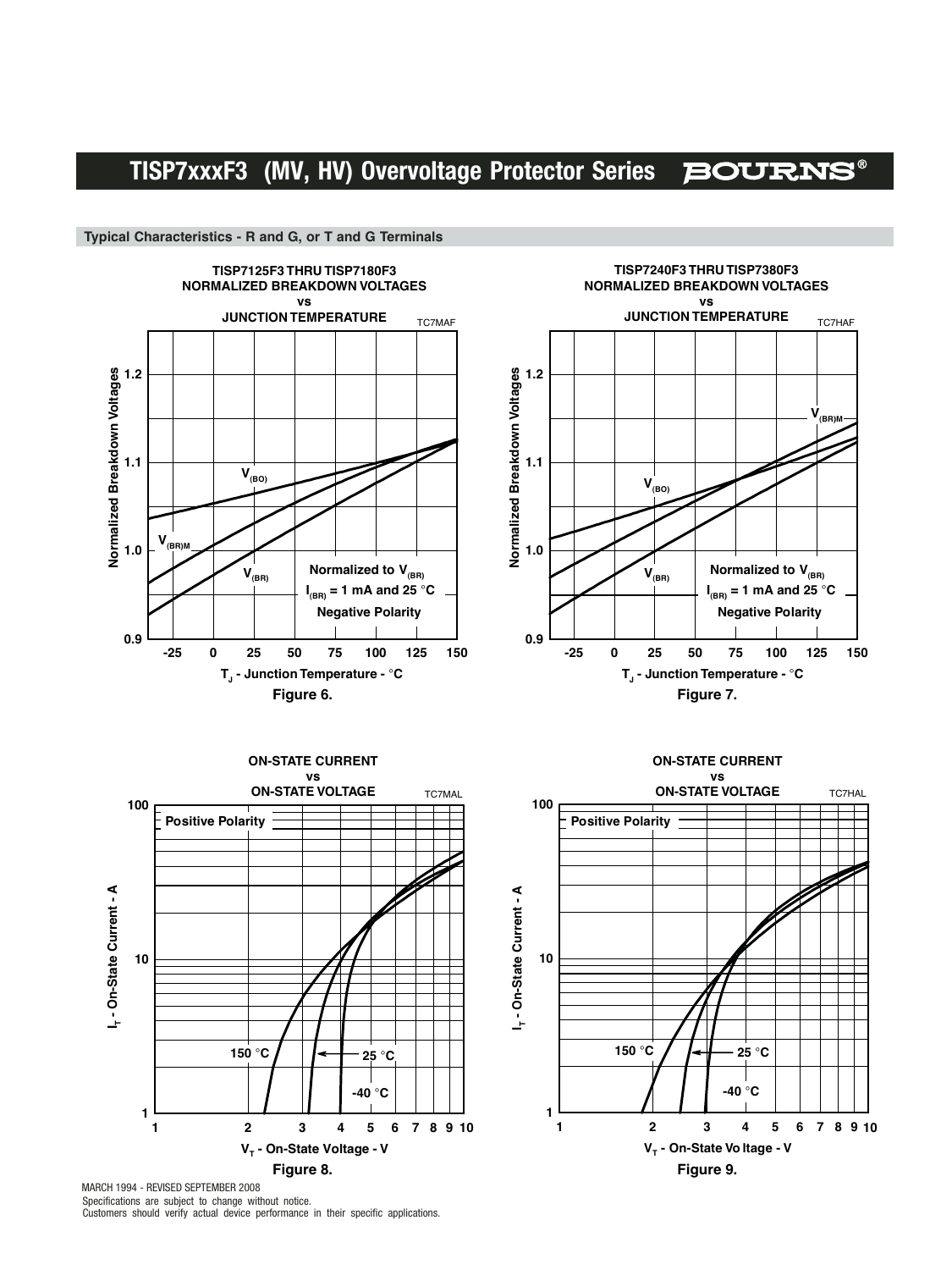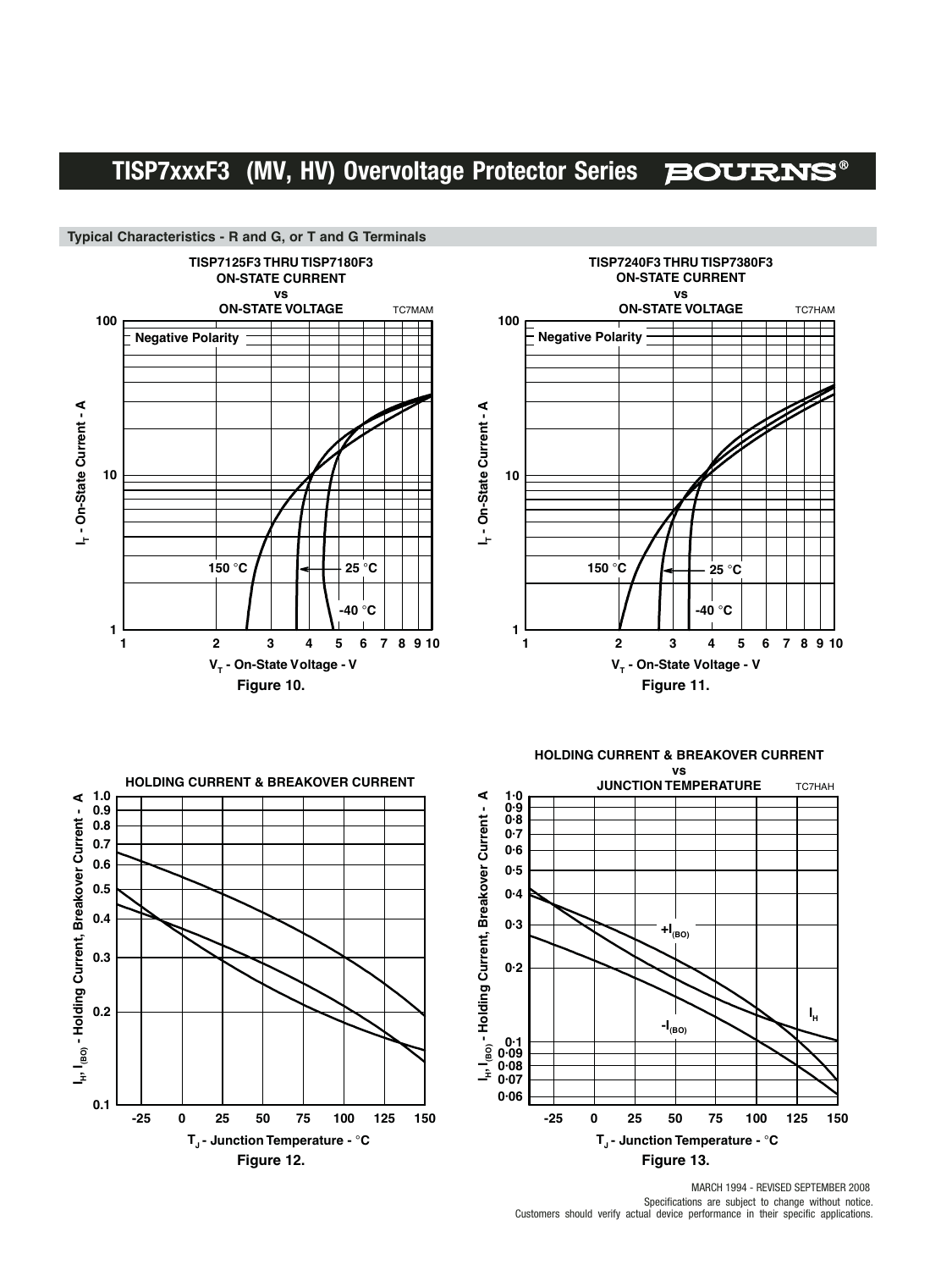**BOURNS®** 

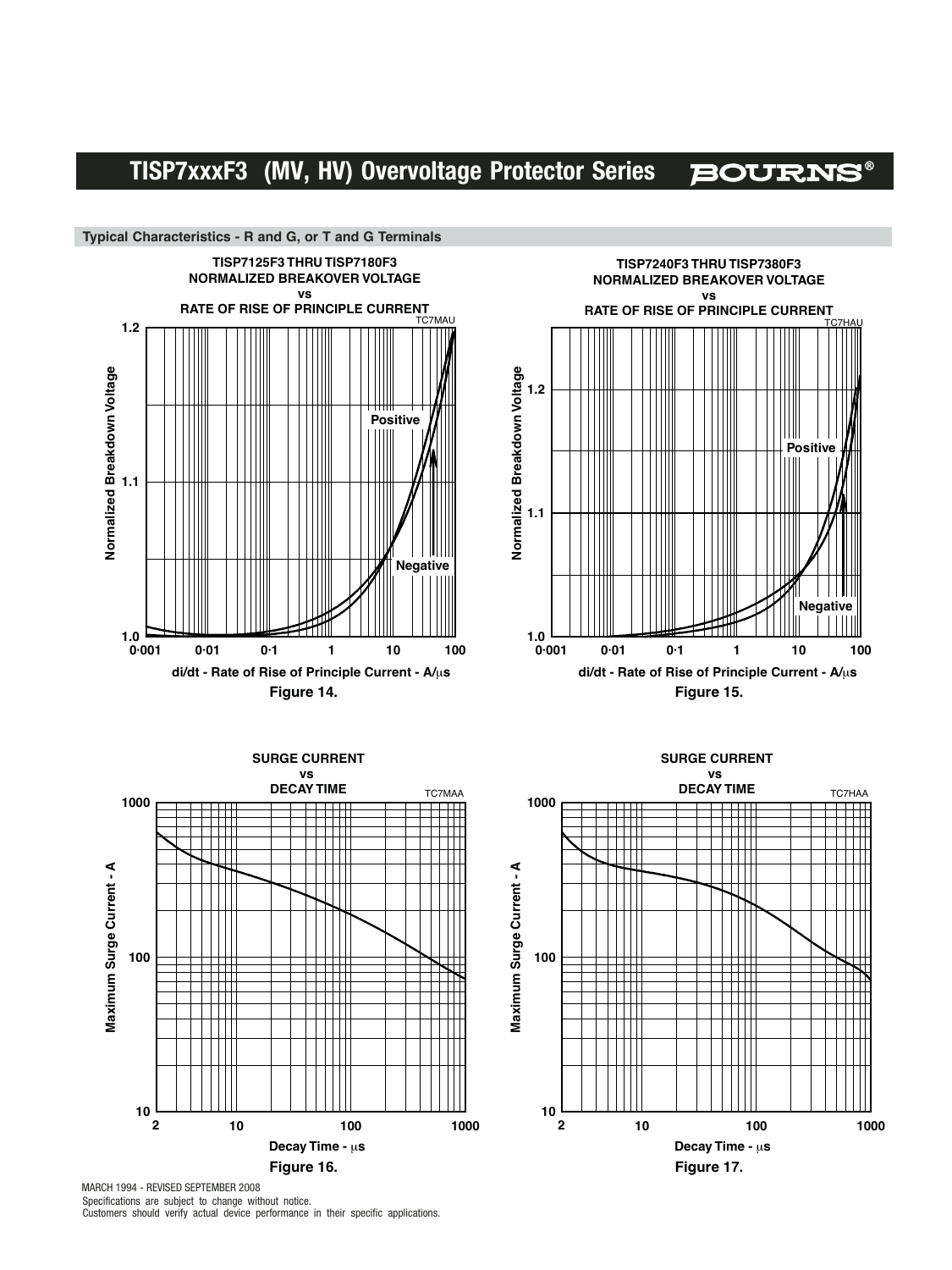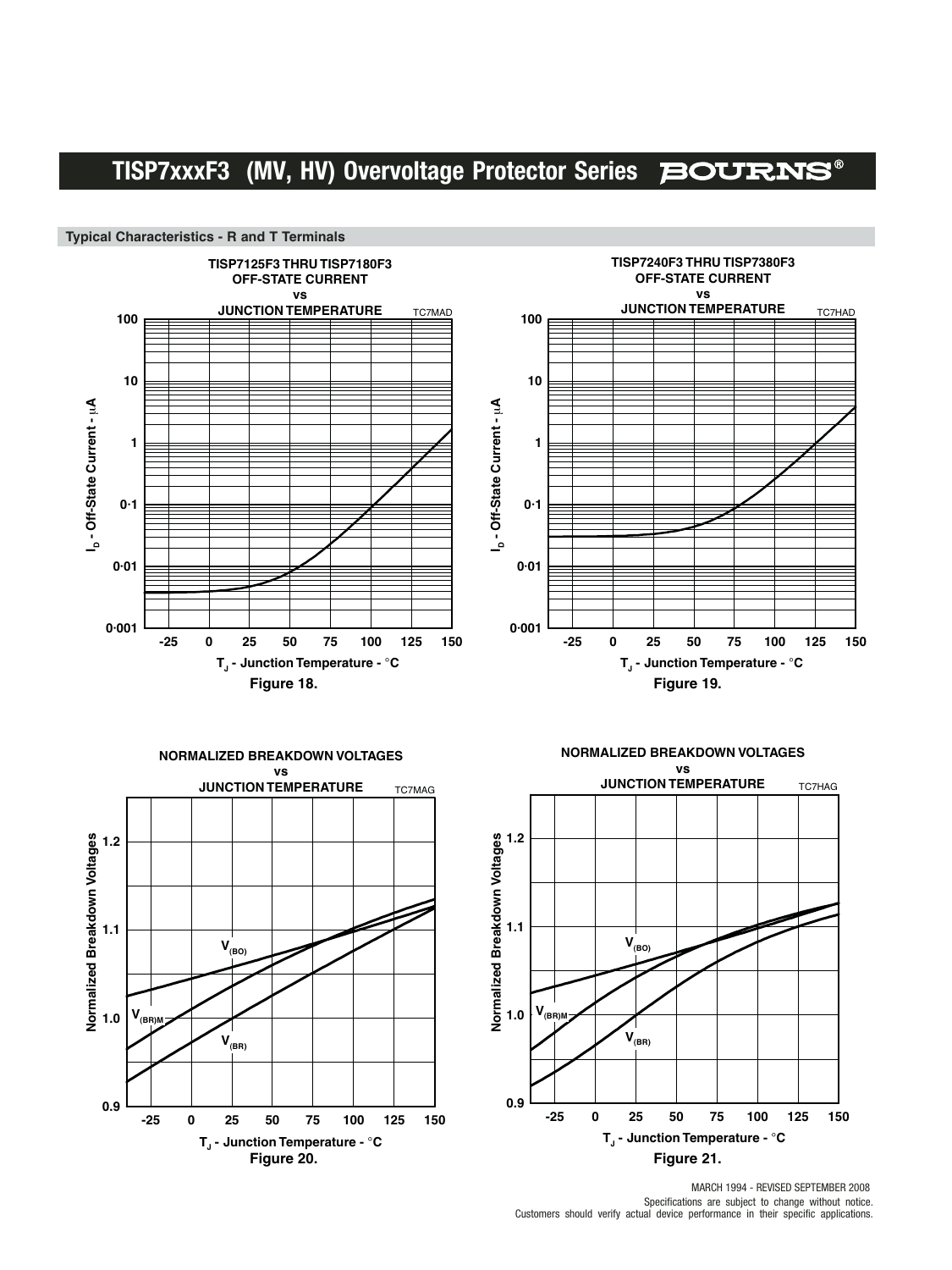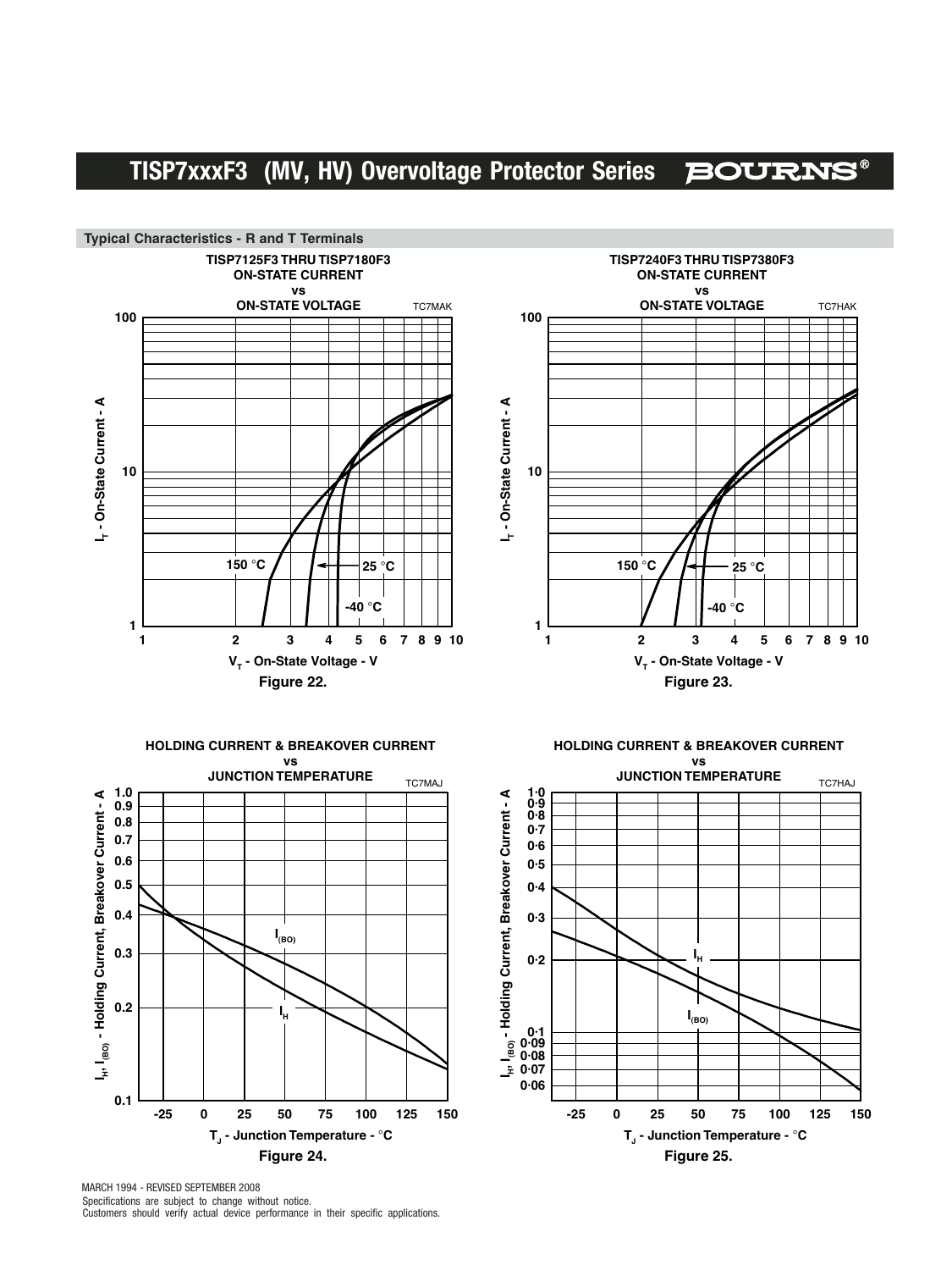

### **Typical Characteristics - R and T Terminals**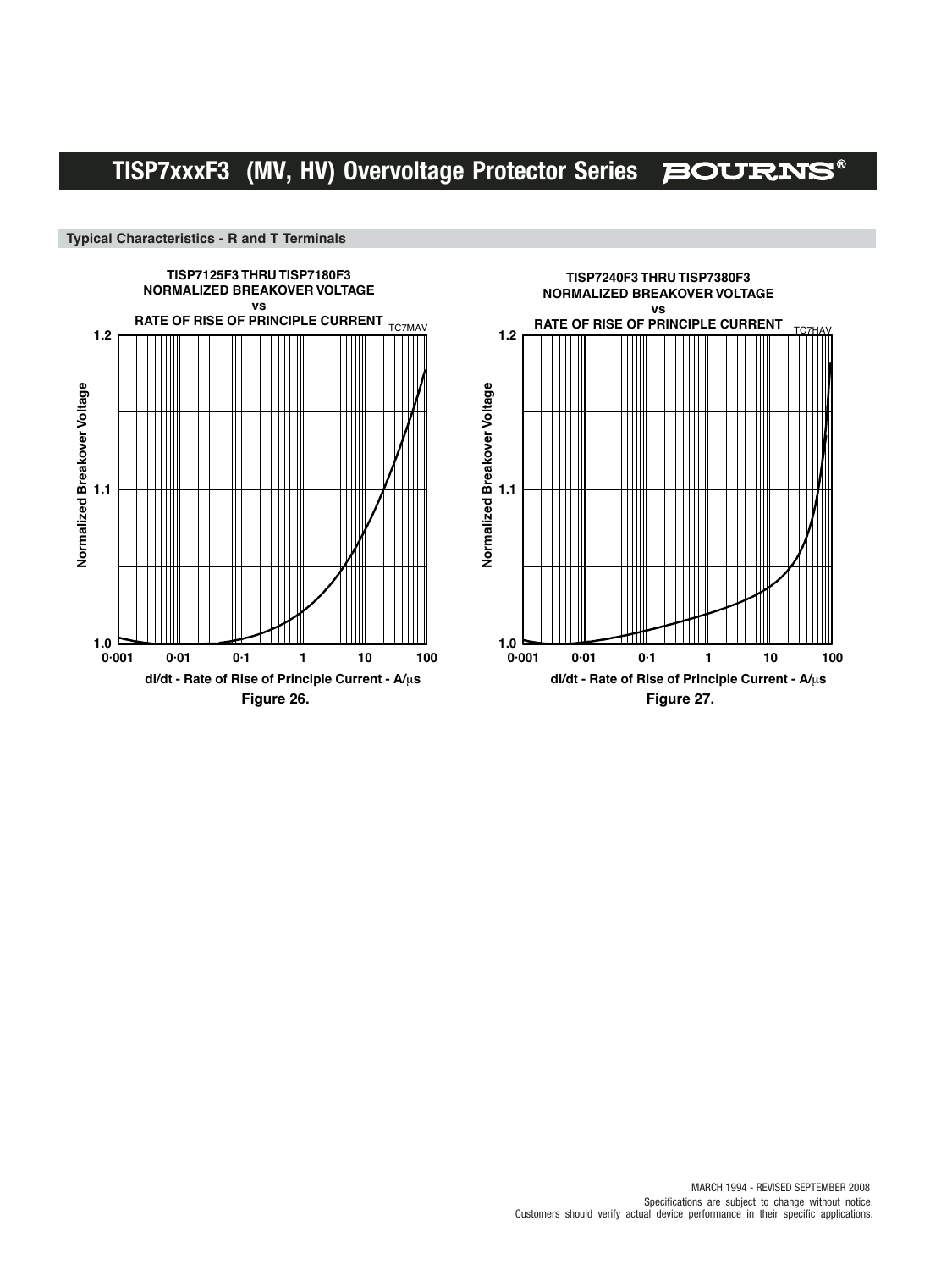**BOURNS®** 

**Thermal Information**

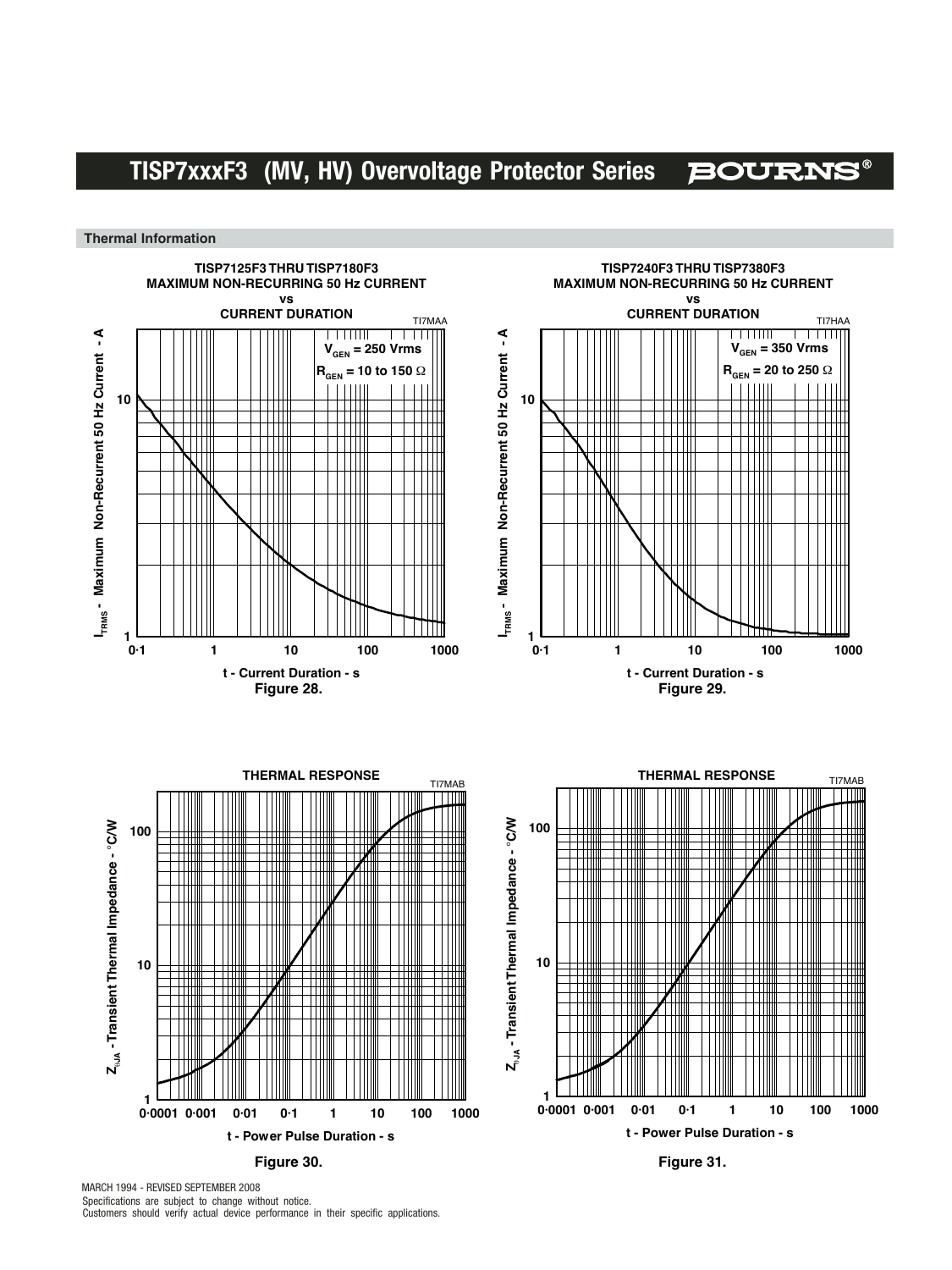**Thermal Information**

| Rating                                                                                              | Symbol       | Value | <b>Unit</b> |
|-----------------------------------------------------------------------------------------------------|--------------|-------|-------------|
| Non-repetitive peak on-state pulse current, $0^{\circ}C < T_A < 70^{\circ}C$ (see Notes 5, 6 and 7) |              |       |             |
| 1/2 (Gas tube differential transient, 1/2 voltage wave shape)                                       |              | 320   |             |
| 2/10 (Telcordia GR-1089-CORE, 2/10 voltage wave shape)                                              |              | 175   |             |
| 1/20 (ITU-T K.22, 1.2/50 voltage wave shape, 25 $\Omega$ resistor)                                  |              | 90    |             |
| 8/20 (IEC 61000-4-5, combination wave generator, 1.2/50 voltage wave shape)                         |              |       |             |
| 10/160 (FCC Part 68, 10/160 voltage wave shape)                                                     |              | 90    |             |
| 4/250 (ITU-T K.20/21, 10/700 voltage wave shape, dual)                                              | <b>IPPSM</b> | 70    | A           |
| 0.2/310 (CNET I 31-24, 0.5/700 voltage wave shape)                                                  |              | 65    |             |
| 5/310 (ITU-T K.20/21, 10/700 voltage wave shape, single)                                            |              | 65    |             |
| 5/320 (FCC Part 68, 9/720 voltage wave shape)                                                       |              | 65    |             |
| 10/560 (FCC Part 68, 10/560 voltage wave shape)                                                     |              | 45    |             |
| 10/1000 (Telcordia GR-1089-CORE, 10/1000 voltage wave shape)                                        |              | 40    |             |

NOTES: 5. Initially, the TISP ® device must be in thermal equilibrium at the specified T<sub>A</sub>. The impulse may be repeated after the TISP ® device returns to its initial conditions. The rated current values may be applied either to the R to G or to the T to G or to the T to R terminals. Additionally, both R to G and T to G may have their rated current values applied simultaneously (In this case the total G terminal current will be twice the above rated current values).

6. See Applications Information for details on wave shapes.

7. Above 70 °C, derate  $I_{PPSM}$  linearly to zero at 150 °C lead temperature.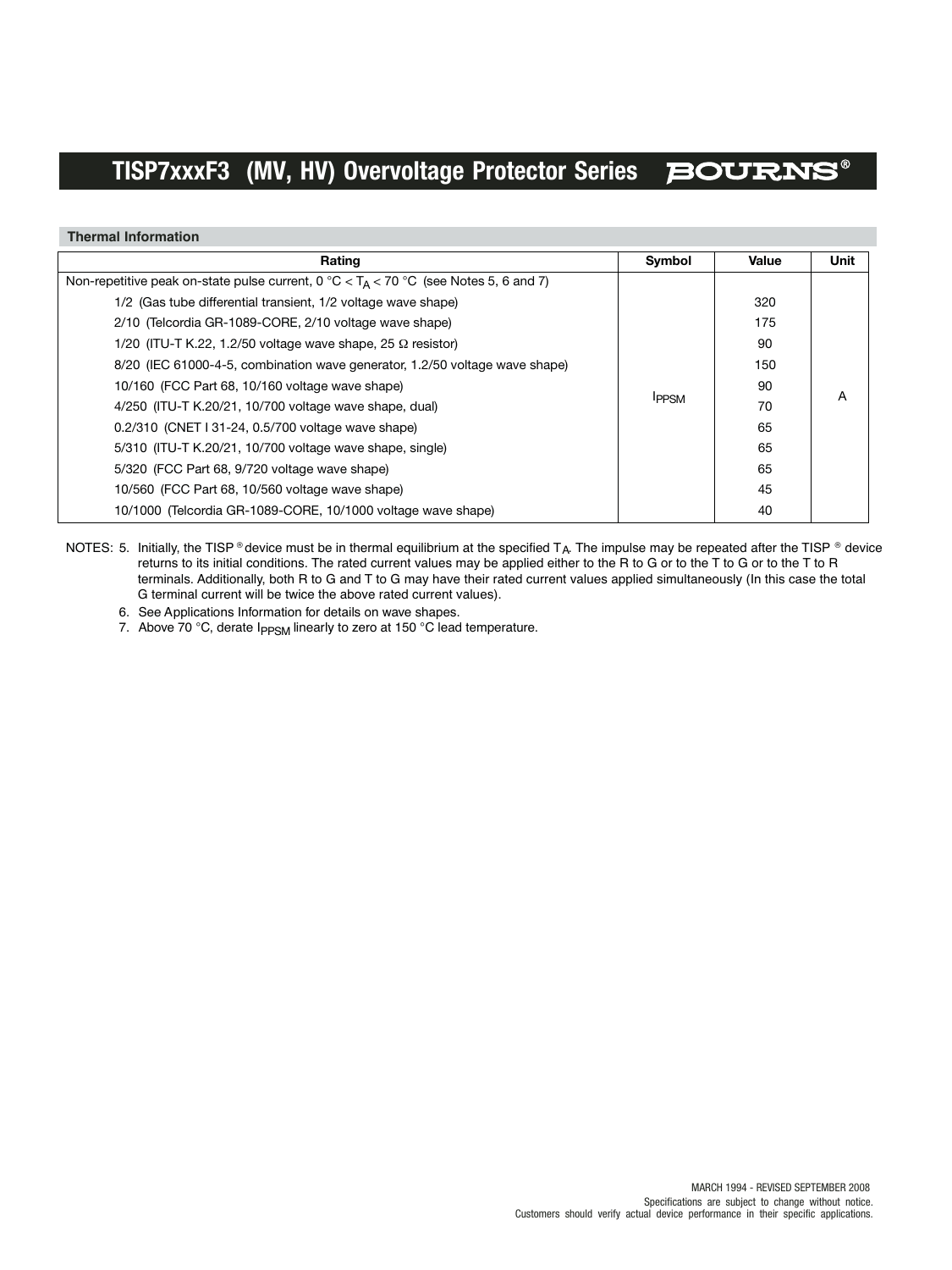

### **APPLICATIONS INFORMATION**

#### **Deployment**

These devices are three terminal overvoltage protectors. They limit the voltage between three points in the circuit. Typically, this would be the two line conductors and protective ground (Figure 32).



**Figure 32. MULTI-POINT PROTECTION**

In Figure 32, protective functions Th2 and Th3 limit the maximum voltage between each conductor and ground to their respective  $\pm V_{(BO)}$ values. Protective function Th1 limits the maximum voltage between the two conductors to its  $\pm V_{(BO)}$  value.

#### **Lightning Surge**

#### **Wave Shape Notation**

Most lightning tests, used for equipment verification, specify a unidirectional sawtooth waveform which has an exponential rise and an exponential decay. Wave shapes are classified in terms of rise time in microseconds and a decay time in microseconds to 50 % of the maximum amplitude. The notation used for the wave shape is rise time/decay time, without the microseconds quantity and the "/" between the two values has no mathematical significance. A 50 A, 5/310 waveform would have a peak current value of 50 A, a rise time of 5 µs and a decay time of 310  $\mu$ s. The TISP<sup>®</sup> surge current graph comprehends the wave shapes of commonly used surges.

#### **Generators**

There are three categories of surge generator type: single wave shape, combination wave shape and circuit defined. Single wave shape generators have essentially the same wave shape for the open circuit voltage and short circuit current (e.g. 10/1000 open circuit voltage and short circuit current). Combination generators have two wave shapes, one for the open circuit voltage and the other for the short circuit current (e.g. 1.2/50 open circuit voltage and 8/20 short circuit current). Circuit specified generators usually equate to a combination generator, although typically only the open circuit voltage wave shape is referenced (e.g. a 10/700 open circuit voltage generator typically produces a 5/ 310 short circuit current). If the combination or circuit defined generators operate into a finite resistance, the wave shape produced is intermediate between the open circuit and short circuit values.

#### **ITU-T 10/700 Generator**

This circuit defined generator is specified in many standards. The descriptions and values are not consistent between standards and it is important to realize that it is always the same generator being used.

Figure 33 shows the 10/700 generator circuit defined in ITU-T recommendation K.20 (10/96) "Resistibility of telecommunication switching equipment to overvoltages and overcurrents". The basic generator comprises of:

Capacitor  $C_1$ , charged to voltage  $V_C$ , which is the energy storage element Switch SW to discharge the capacitor into the output shaping network Shunt resistor R<sub>1</sub>, series resistor R<sub>2</sub> and shunt capacitor C<sub>2</sub> form the output shaping network Series feed resistor  $R_3$  to connect to one line conductor for single surge Series feed resistor  $R<sub>4</sub>$  to connect to the other line conductor for dual surging

In the normal single surge equipment test configuration, the unsurged line is grounded. This is shown by the dotted lines in the top drawing of Figure 33. However, doing this at device test places one terminal pair in parallel with another terminal pair. To check the individual terminal pairs of the TISP7xxxF3, without any paralleled operation, the unsurged terminal is left unconnected.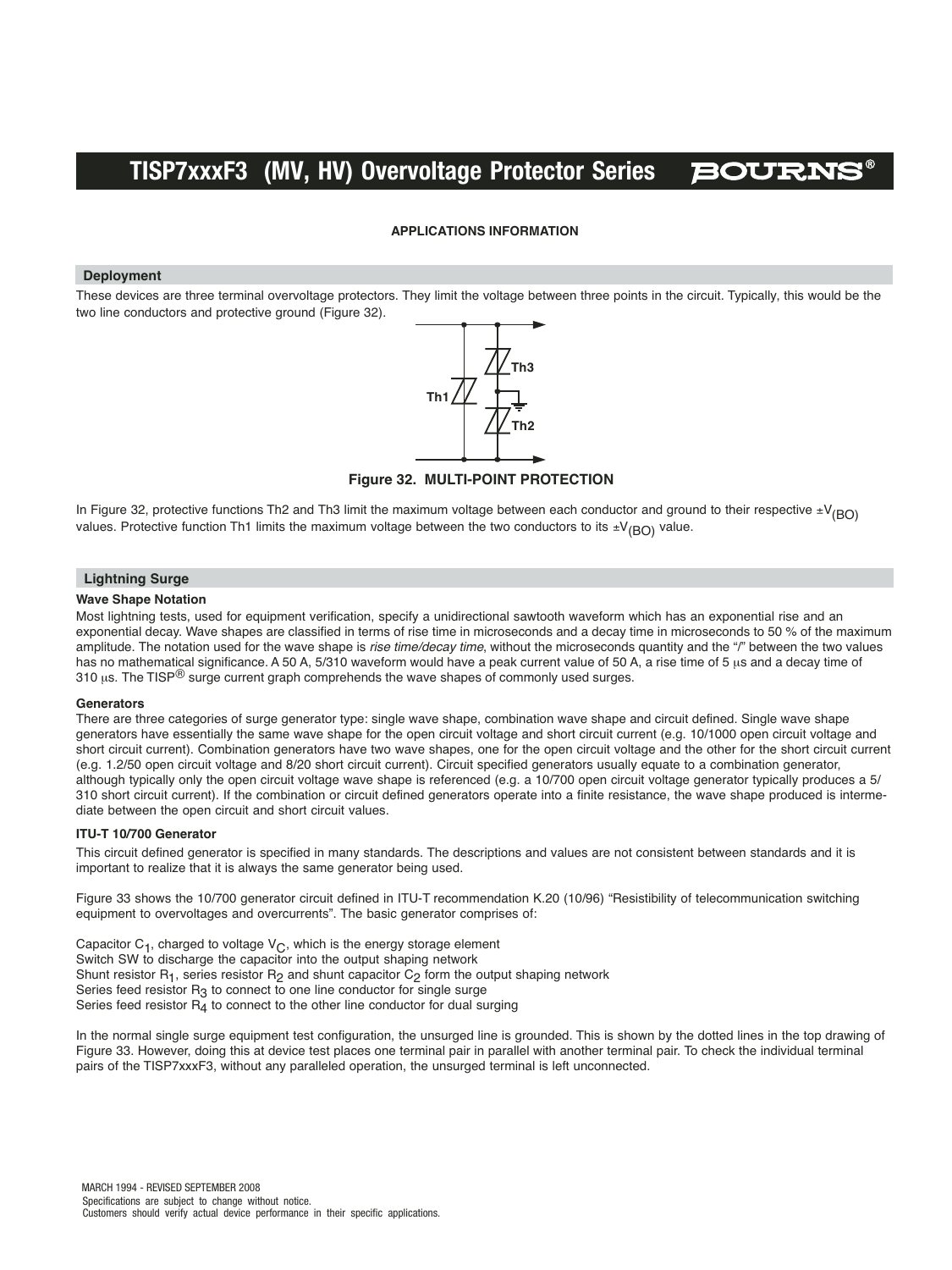#### **APPLICATIONS INFORMATION**

#### **Lightning Surge (continued)**



#### **Figure 33.**

With the generator output open circuit, when SW closes, C<sub>1</sub> discharges through R<sub>1</sub>. The decay time constant will be C<sub>1</sub>R<sub>1</sub>, or 20 x 50 = 1000 us. For the 50 % voltage decay time, the time constant needs to be multiplied by 0.697, giving 0.697 x 1000 = 697 us which is rounded to 700 µs.

The output rise time is controlled by the time constant of R<sub>2</sub> and C<sub>2</sub>, which is 15 x 200 = 3000 ns or 3 µs. Virtual voltage rise times are given by straight line extrapolation through the 30 % and 90 % points of the voltage waveform to zero and 100 %. Mathematically, this is equivalent to 3.24 times the time constant, which gives  $3.24 \times 3 = 9.73$  which is rounded to 10 µs. Thus, the open circuit voltage rises in 10 µs and decays in 700 µs, giving the 10/700 generator its name.

When the overvoltage protector switches, it effectively shorts the generator output via the series 25 Ω resistor. Two short circuit conditions need to be considered: single output using R<sub>3</sub> only (top circuit of Figure 33) and dual output using R<sub>3</sub> and R<sub>4</sub> (bottom circuit of Figure 33).

For the single test, the series combination of R<sub>2</sub> and R<sub>3</sub> (15 + 25 = 40 Ω) is in shunt with R<sub>1</sub>. This lowers the discharge resistance from 50 Ω to 22.2 Ω, giving a discharge time constant of 444 μs and a 50% current decay time of 309.7 μs, which is rounded to 310 μs.

For the rise time, R<sub>2</sub> and R<sub>3</sub> are in parallel, reducing the effective source resistance from 15 Ω to 9.38 Ω, giving a time constant of 1.88 µs. Virtual current rise times are given by straight line extrapolation through the 10 % and 90 % points of the current waveform to zero and 100 %. Mathematically, this is equivalent to 2.75 times the time constant, which gives  $2.75 \times 1.88 = 5.15$ , which is rounded to 5  $\mu$ s. Thus, the short circuit current rises in 5  $\mu$ s and decays in 310  $\mu$ s, giving the 5/310 wave shape.

The series resistance from C<sub>1</sub> to the output is 40 Ω, giving an output conductance of 25 A/kV. For each 1 kV of capacitor charge voltage, 25 A of output current will result.

For the dual test, the series combination of R<sub>2</sub> plus R<sub>3</sub> and R<sub>4</sub> in parallel (15 + 12.5 = 27.5 Ω) is in shunt with R<sub>1</sub>. This lowers the discharge resistance from 50 Ω to 17.7 Ω, giving a discharge time constant of 355 us and a 50% current decay time of 247 us, which is rounded to 250 µs.

MARCH 1994 - REVISED SEPTEMBER 2008 For the rise time,  $R_2$ ,  $R_3$  and  $R_4$  are in parallel, reducing the effective source resistance from 15 Ω to 6.82 Ω, giving a time constant of 1.36 µs, which gives a current rise time of 2.75 x 1.36 = 3.75, which is rounded to 4  $\mu$ s. Thus, the short circuit current rises in 4  $\mu$ s and decays in 250 us, giving the 4/250 wave shape.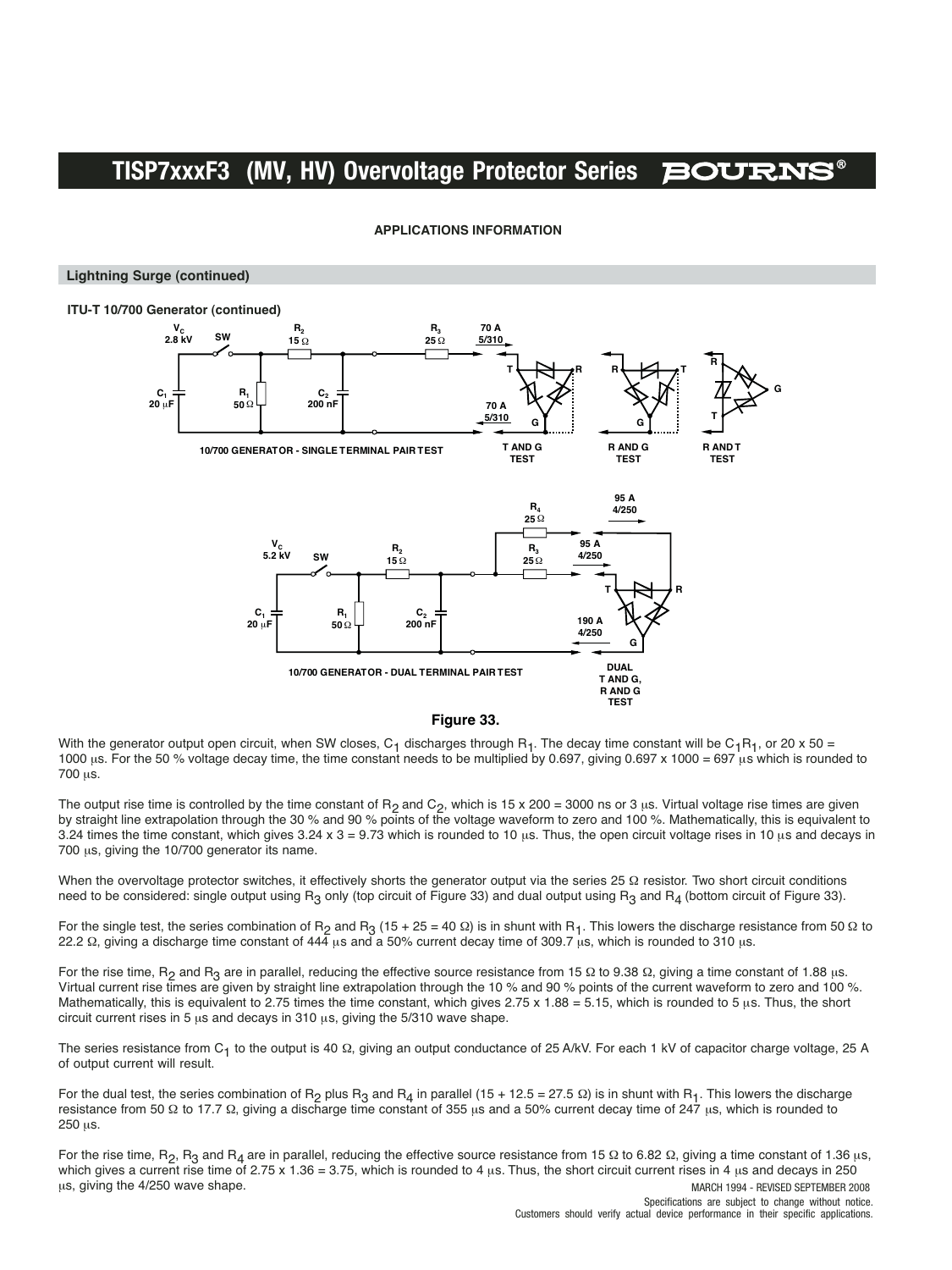#### **APPLICATIONS INFORMATION**

#### **Lightning Surge (continued)**

#### **ITU-T 10/700 Generator (continued)**

The series resistance from C<sub>1</sub> to an *individual* output is 2 x 27.5 = 55  $\Omega$ , giving an output conductance of 18 A/kV. For each 1 kV of capacitor charge voltage, 18 A of output current will result.

At 25 °C, these protectors are rated at 70 A for the single terminal pair condition and 95 A for the dual condition (R and G terminals and T and G terminals). In terms of generator voltage, this gives a maximum generator setting of 70 x 40 = 2.8 kV for the single condition and 2 x 95 x 27.5 = 5.2 kV for the dual condition. The higher generator voltage setting for the dual condition is due to the current waveform decay being shorter at 250 us compared to the 310 us value of the single condition.

Other ITU-T recommendations use the 10/700 generator: K.17 (11/88) "Tests on power-fed repeaters using solid-state devices in order to check the arrangements for protection from external interference" and K.21(10/96) "Resistibility of subscriber's terminal to overvoltages and overcurrents", K.30 (03/93) "Positive temperature coefficient (PTC) thermistors".

Several IEC publications use the 10/700 generator; common ones are IEC 6100-4-5 (03/95) "Electromagnetic compatibility (EMC) - Part 4: Testing and measurement techniques - Section 5: Surge immunity test" and IEC 60950 (04/ 99) "Safety of information technology equipment".

The IEC 60950 10/700 generator is carried through into other "950" derivatives. Europe is harmonized by CENELEC (Comité Européen de Normalization Electro-technique) under EN 60950 (included in the Low Voltage Directive, CE mark). US has UL (Underwriters Laboratories) 1950 and Canada CSA (Canadian Standards Authority) C22.2 No. 950.

FCC Part 68 "Connection of terminal equipment to the telephone network" (47 CFR 68) uses the 10/700 generator for Type B surge testing. Part 68 defines the open circuit voltage wave shape as 9/720 and the short circuit current wave shape as 5/320 for a single output. The current wave shape in the dual (longitudinal) test condition is not defined, but it can be assumed to be 4/250.

Several VDE publications use the 10/700 generator, for example: VDE 0878 Part 200 (12/92) "Electromagnetic compatibility of information technology equipment and telecommunications equipment; Immunity of analogue subscriber equipment".

#### **1.2/50 Generators**

The 1.2/50 open circuit voltage and 8/20 short circuit current combination generator is defined in IEC 61000-4-5 (03/95) "Electromagnetic compatibility (EMC) - Part 4: Testing and measurement techniques - Section 5: Surge immunity test". This generator has a fictive output resistance of 2 Ω, meaning that dividing the open circuit output voltage by the short circuit output current gives a value of 2 Ω(500 A/kV).

The combination generator has three testing configurations; directly applied for testing between equipment a.c. supply connections, applied via an external 10 Ω resistor for testing between the a.c. supply connections and ground, and applied via an external 40 Ω resistor for testing all other lines. For unshielded unsymmetrical data or signalling lines, the combination generator is applied via a 40 Ω resistor either between lines or line to ground. For unshielded symmetrical telecommunication lines, the combination generator is applied to all lines via a resistor of n x 40 Ω, where n is the number of conductors and the maximum value of external feed resistance is 250 Ω. Thus, for four conductors, n = 4 and the series resistance is 4 x 40 = 160  $\Omega$ . For ten conductors, the resistance cannot be 10 x 40 = 400  $\Omega$  and must be 250  $\Omega$ . The combination generator is used for short distance lines; long distance lines are tested with the 10/700 generator.

When the combination generator is used with a 40  $\Omega$ , or more, external resistor, the current wave shape is not 8/20, but becomes closer to the open circuit voltage wave shape of 1.2/50. For example, a commercial generator when used with 40 Ω produced an 1.4/50 wave shape.

The wave shapes of 1.2/50 and 8/20 occur in other generators as well. British Telecommunication has a combination generator with 1.2/50 voltage and 8/20 current wave shapes, but it has a fictive resistance of 1 Ω. ITU-T recommendation K.22 "Overvoltage resistibility of equipment connected to an ISDN T/S BUS" (05/95) has a 1.2/50 generator option using only resistive and capacitive elements, Figure 34.

The K.22 generator produces a 1.4/53 open circuit voltage wave. Using 25 Ω output resistors, gives a single short circuit current output wave shape of 0.8/18 with 26 A/kV and a dual of 0.6/13 with 20 A/kV. These current wave shapes are often rounded to 1/20 and 0.8/14.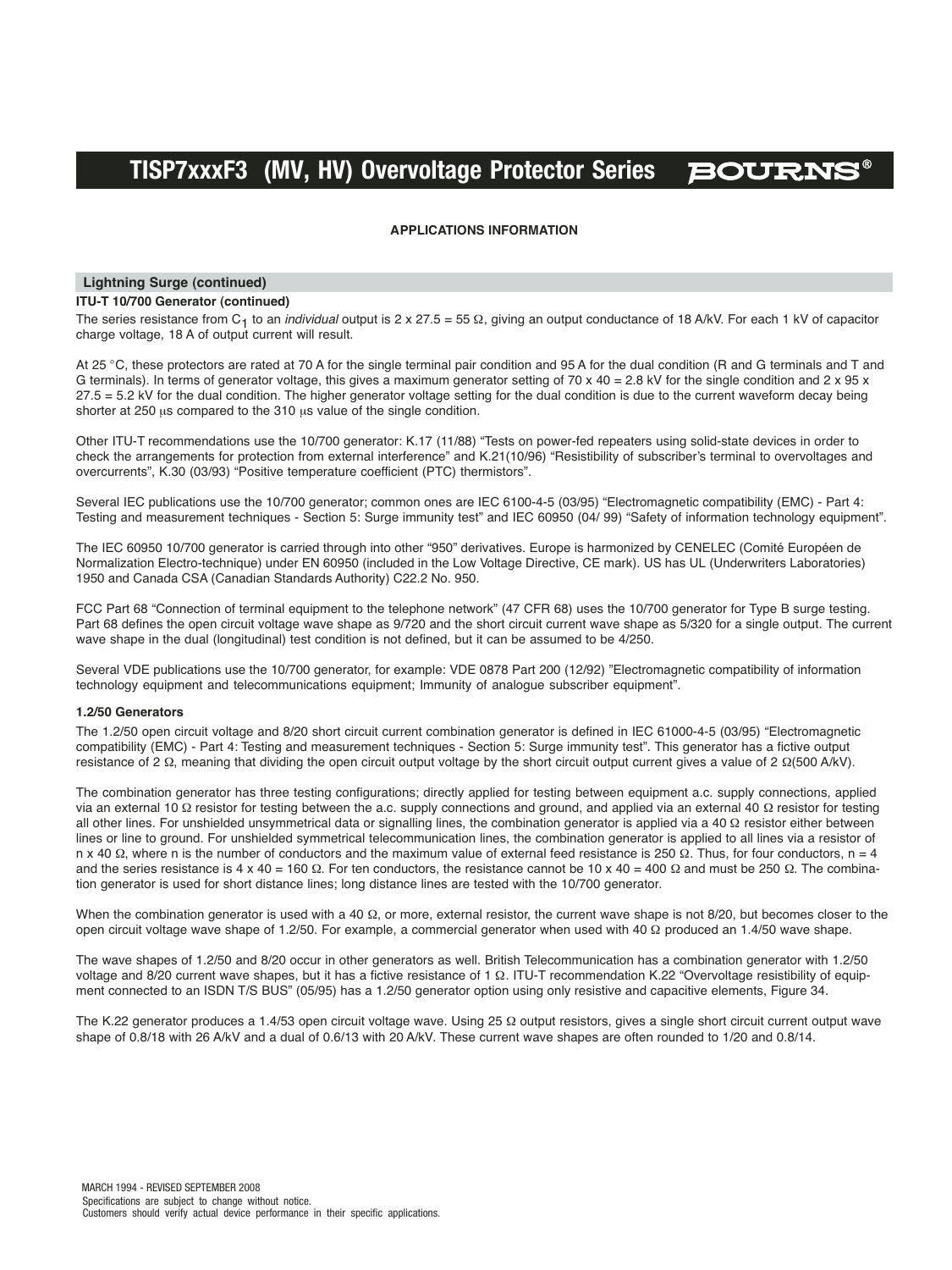#### **APPLICATIONS INFORMATION**

**Lightning Surge (continued)**

**1.2/50 Generators (continued)**



**K.22 1.2/50 GENERATOR**

#### **Figure 34.**

There are 8/20 short circuit current defined generators. These are usually very high current, 10 kA or more and are used for testing a.c. protectors, primary protection modules and some Gas Discharge Tubes.

#### **Impulse Testing**

To verify the withstand capability and safety of the equipment, standards require that the equipment is tested with various impulse wave forms. The table in this section shows some common test values.

Manufacturers are being increasingly required to design in protection coordination. This means that each protector is operated at its design level and currents are diverted through the appropriate protector, e.g. the primary level current through the primary protector and lower levels of current may be diverted through the secondary or inherent equipment protection. Without coordination, primary level currents could pass through the equipment only designed to pass secondary level currents. To ensure coordination happens with fixed voltage protectors, some resistance is normally used between the primary and secondary protection (R1a and R1b, Figure 36). The values given in this data sheet apply to a 400 V (d.c. sparkover) gas discharge tube primary protector and the appropriate test voltage when the equipment is tested with a primary protector.

|                        | <b>Peak Voltage</b> | Voltage         | <b>Peak Current</b> | Current   | TISP7xxxF3     | <b>Series</b> | Coordination    |
|------------------------|---------------------|-----------------|---------------------|-----------|----------------|---------------|-----------------|
| <b>Standard</b>        | <b>Setting</b>      | <b>Waveform</b> | Value               | Waveform  | 25 °C Rating   | Resistance    | Resistance      |
|                        |                     | μs              | A                   | $\mu$ s   | А              | Ω             | $\Omega$ (Min.) |
| GR-1089-CORE           | 2500                | 2/10            | $2 \times 500$      | 2/10      | $2 \times 190$ | 12            | <b>NA</b>       |
|                        | 1000                | 10/1000         | $2 \times 100$      | 10/1000   | $2 \times 45$  |               |                 |
|                        | 1500                | 10/160          | 200                 | 10/160    | 110            | 6             |                 |
| FCC Part 68            | 800                 | 10/560          | 100                 | 10/560    | 50             | 8             |                 |
| (March 1998)           | 1000                | $9/720 +$       | 25                  | $5/320 +$ | 70             |               | <b>NA</b>       |
|                        | 1500                | (SINGLE)        | 37.5                | $5/320 +$ | 70             | 0             |                 |
|                        | 1500                | (DUAL)          | $2 \times 27$       | 4/250     | $2 \times 95$  |               |                 |
| 31-24                  | 1500                | 0.5/700         | 37.5                | 0.2/310   | 70             | 0             | <b>NA</b>       |
|                        | 1000                | 10/700          | 25                  | 5/310     | 70             | 0             | <b>NA</b>       |
| <b>ITU-T K.20/K.21</b> | 1500                | (SINGLE)        | 37.5                | 5/310     | 70             | 0             | <b>NA</b>       |
|                        | 4000                | (SINGLE)        | 100                 | 5/310     | 70             | 17            | 6               |
| $\sim$ $   -$          | 4000                | (DUAL)          | $2 \times 72$       | 4/250     | $2 \times 95$  | 0             | 6               |

† FCC Part 68 terminology for the waveforms produced by the ITU-T recommendation K.21 10/700 impulse generator

NA = Not Applicable, primary protection removed or not specified.

If the impulse generator current exceeds the protector's current rating, then a series resistance can be used to reduce the current to the protector's rated value to prevent possible failure. The required value of series resistance for a given waveform is given by the following calculations. First, the minimum total circuit impedance is found by dividing the impulse generator's peak voltage by the protector's rated current. The impulse generator's fictive impedance (generator's peak voltage divided by peak short circuit current) is then subtracted from the minimum total circuit impedance to give the required value of series resistance. In some cases, the equipment will require verification over a temperature range. By using the derated waveform values from the thermal information section, the appropriate series resistor value can be calculated for ambient temperatures in the range of 0 °C to 70 °C.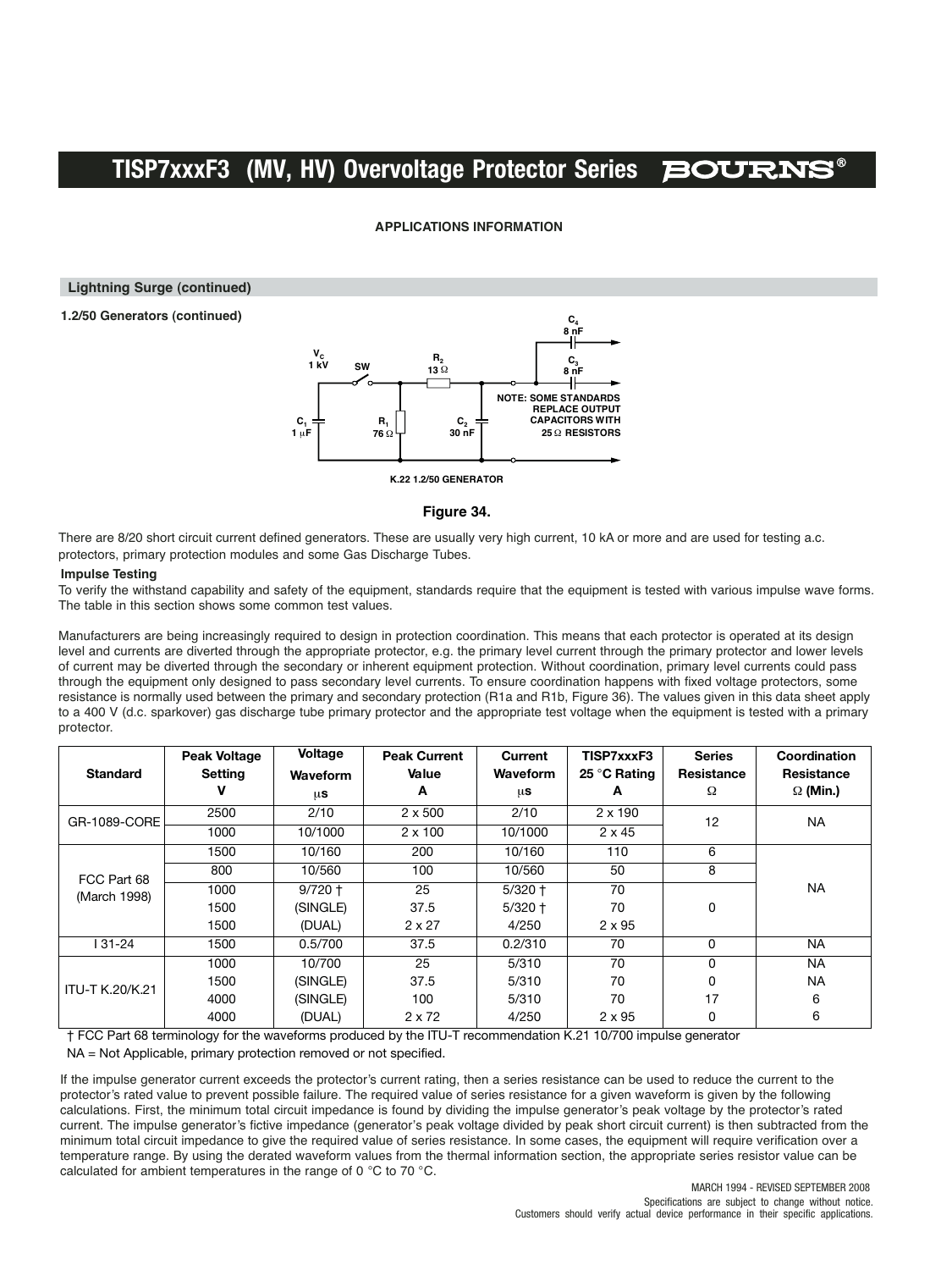#### **APPLICATIONS INFORMATION**

#### **Protection Voltage**

The protection voltage, (V<sub>(BO)</sub>), increases under lightning surge conditions due to thyristor regeneration. This increase is dependent on the rate of current rise, di/dt, when the TISP<sup>®</sup> device is clamping the voltage in its breakdown region. The V<sub>(BO)</sub> value under surge conditions can be estimated by multiplying the 50 Hz rate V<sub>(BO)</sub> (250 V/ms) value by the normalized increase at the surge's di/dt. An estimate of the di/dt can<br>be made from the surge generator voltage rate of rise, dv/dt, and the circui

As an example, the ITU-T recommendation K.21 1.5 kV, 10/700 surge has an average dv/dt of 150 V/µs, but, as the rise is exponential, the initial dv/dt is three times higher, being 450 V/μs. The instantaneous generator output resistance is 25 Ω. If the equipment has an additional series resistance of 20  $\Omega$ , the total series resistance becomes 45  $\Omega$ . The maximum di/dt then can be estimated as 450/45 = 10 A/µs. In practice, the measured di/dt and protection voltage increase will be lower due to inductive effects and the finite slope resistance of the TISP® breakdown region.

#### **Capacitance**

#### **Off-State Capacitance**

The off-state capacitance of a TISP<sup>®</sup> device is sensitive to junction temperature,  $T_{\rm J}$ , and the bias voltage, comprising of the dc voltage, V<sub>D</sub>, and the ac voltage,  $V_d$ . All the capacitance values in this data sheet are measured with an ac voltage of 1 Vrms. When  $V_D \gg V_d$ , the capacitance value is independent on the value of V<sub>d</sub>. Up to 10 MHz, the capacitance is essentially independent of frequency. Above 10 MHz, the effective capacitance is strongly dependent on connection inductance. For example, a printed wiring (PW) trace of 10 cm could create a circuit resonance with the device capacitance in the region of 80 MHz.

#### **Longitudinal Balance**

Figure 35 shows a three terminal TISP® device with its equivalent "delta" capacitance. Each capacitance, C<sub>TG</sub>, C<sub>RG</sub> and C<sub>TR</sub>, is the true<br>terminal pair capacitance measured with a three terminal or guarded capacitance b then C<sub>TG</sub> > C<sub>RG</sub>. Capacitance C<sub>TG</sub> is equivalent to a capacitance of C<sub>RG</sub> in parallel with the capacitive difference of (C<sub>TG</sub> -C<sub>RG</sub>). The line capacitive unbalance is due to (CTG -C<sub>RG</sub>) and the capacitance shunting the line is C<sub>TR</sub> +C<sub>RG</sub>/2.



**Figure 35.** 

All capacitance measurements in this data sheet are three terminal guarded to allow the designer to accurately assess capacitive unbalance effects. Simple two terminal capacitance meters (unguarded third terminal) give false readings as the shunt capacitance via the third terminal is included.